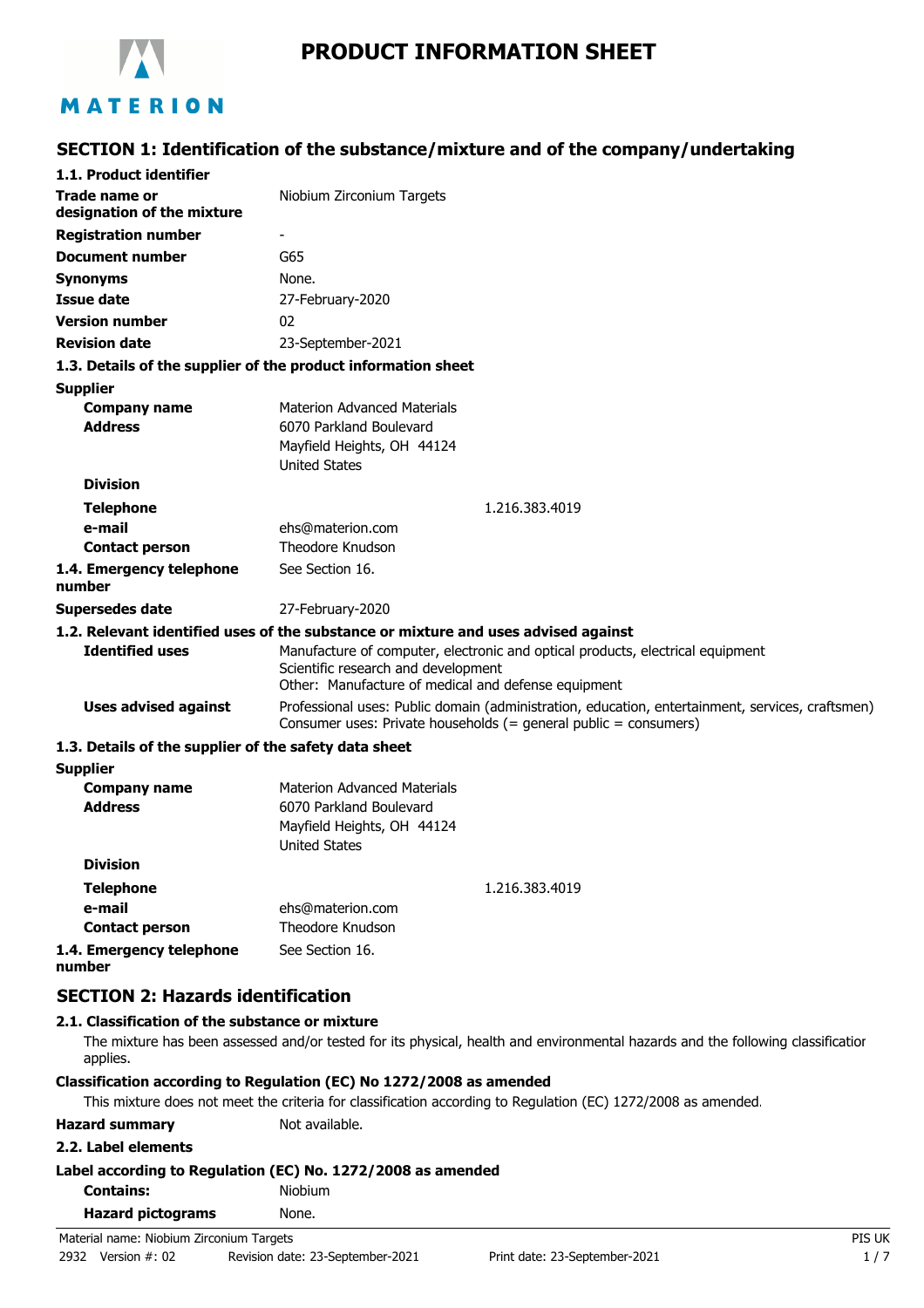| Signal word                       | None.                                                                                                                                                                                                                                                                 |
|-----------------------------------|-----------------------------------------------------------------------------------------------------------------------------------------------------------------------------------------------------------------------------------------------------------------------|
| <b>Hazard statements</b>          | The material as sold in solid form is generally not considered hazardous. However, if the process<br>involves grinding, melting, cutting or any other process that causes a release of dust or fumes,<br>hazardous levels of airborne particulate could be generated. |
| <b>Precautionary statements</b>   |                                                                                                                                                                                                                                                                       |
| <b>Prevention</b>                 | Observe good industrial hygiene practices.                                                                                                                                                                                                                            |
| <b>Response</b>                   | Wash hands after handling.                                                                                                                                                                                                                                            |
| <b>Storage</b>                    | Store away from incompatible materials.                                                                                                                                                                                                                               |
| <b>Disposal</b>                   | Dispose of waste and residues in accordance with local authority requirements.                                                                                                                                                                                        |
| Supplemental label<br>information | For further information, please contact the Product Stewardship Department at $+1.216.383.4019$ .                                                                                                                                                                     |
| 2.3. Other hazards                | Not a PBT or vPvB substance or mixture.                                                                                                                                                                                                                               |

# **SECTION 3: Composition/information on ingredients**

#### **3.2. Mixtures**

**General information**

| <b>Chemical name</b> | $\frac{0}{0}$            | No.                    | CAS-No. / EC REACH Registration No. Index No. |   | <b>Notes</b> |
|----------------------|--------------------------|------------------------|-----------------------------------------------|---|--------------|
| <b>Niobium</b>       | $45 - 55$                | 7440-03-1<br>231-113-5 | -                                             | - |              |
|                      | <b>Classification: -</b> |                        |                                               |   |              |

Other components below reportable levels 45 - 55

# **SECTION 4: First aid measures**

**General information**

Ensure that medical personnel are aware of the material(s) involved, and take precautions to protect themselves.

### **4.1. Description of first aid measures**

| <b>Inhalation</b>                                                                        | Move to fresh air. Call a physician if symptoms develop or persist.                      |
|------------------------------------------------------------------------------------------|------------------------------------------------------------------------------------------|
| <b>Skin contact</b>                                                                      | Wash off with soap and water. Get medical attention if irritation develops and persists. |
| Eye contact                                                                              | Rinse with water. Get medical attention if irritation develops and persists.             |
| <b>Ingestion</b>                                                                         | Rinse mouth. Get medical attention if symptoms occur.                                    |
| 4.2. Most important<br>symptoms and effects, both<br>acute and delayed                   | Exposure may cause temporary irritation, redness, or discomfort.                         |
| 4.3. Indication of any<br>immediate medical attention<br>and special treatment<br>needed | Treat symptomatically.                                                                   |

# **SECTION 5: Firefighting measures**

| <b>General fire hazards</b>                                                                | No unusual fire or explosion hazards noted.                                                                                                                 |
|--------------------------------------------------------------------------------------------|-------------------------------------------------------------------------------------------------------------------------------------------------------------|
| 5.1. Extinguishing media<br>Suitable extinguishing<br>media                                | Dry powder. Dry sand.                                                                                                                                       |
| Unsuitable extinguishing<br>media                                                          | Water.                                                                                                                                                      |
| 5.2. Special hazards arising<br>from the substance or<br>mixture                           | This product is not flammable.                                                                                                                              |
| 5.3. Advice for firefighters<br><b>Special protective</b><br>equipment for<br>firefighters | Wear suitable protective equipment.                                                                                                                         |
| <b>Special firefighting</b><br>procedures                                                  | Use standard firefighting procedures and consider the hazards of other involved materials.                                                                  |
| <b>Specific methods</b>                                                                    | Move containers from fire area if you can do so without risk. Use standard firefighting procedures<br>and consider the hazards of other involved materials. |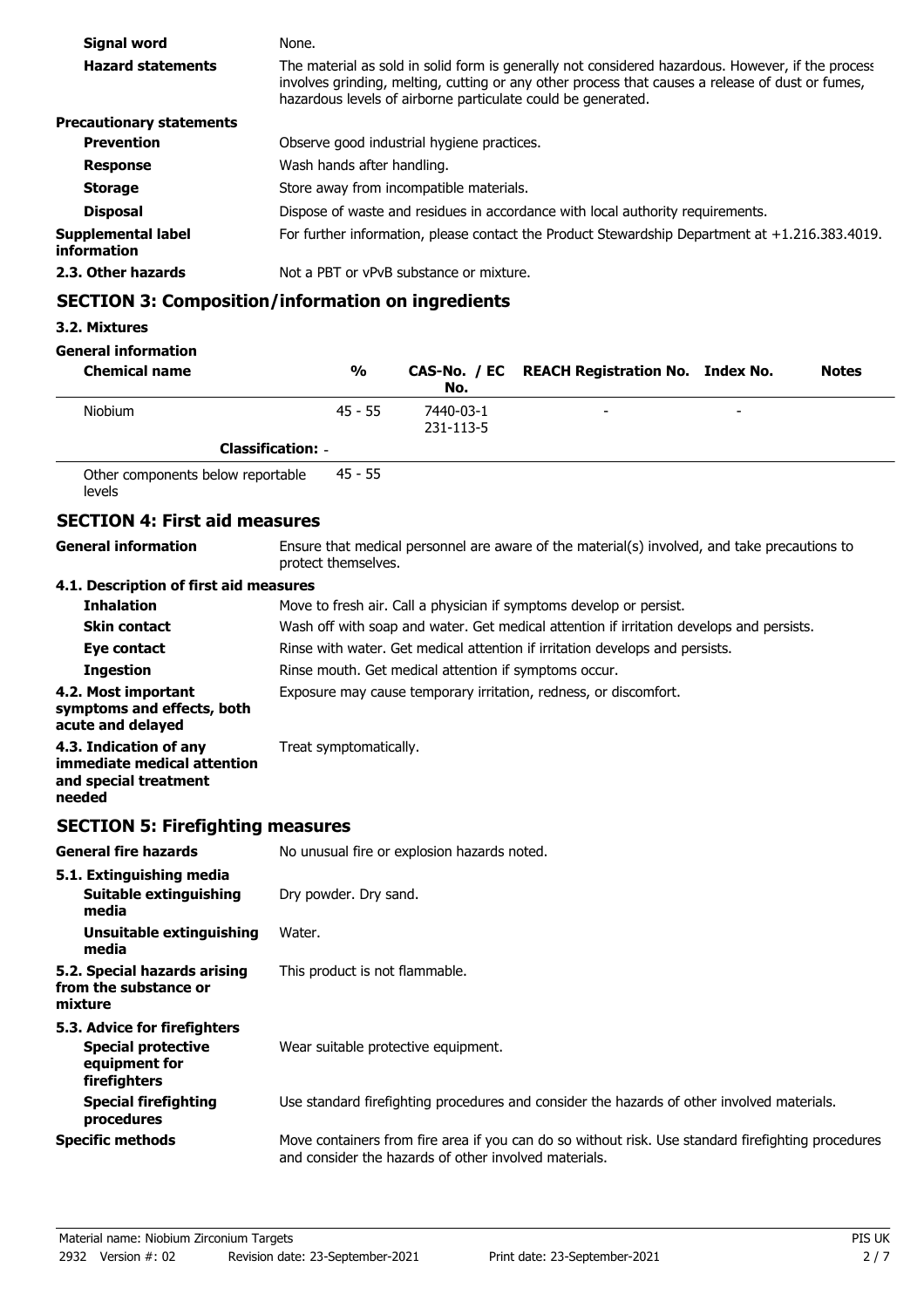# **SECTION 6: Accidental release measures**

|                                                              | 6.1. Personal precautions, protective equipment and emergency procedures                               |
|--------------------------------------------------------------|--------------------------------------------------------------------------------------------------------|
| For non-emergency<br>personnel                               | Keep unnecessary personnel away. For personal protection, see section 8 of the PIS.                    |
| For emergency<br>responders                                  | Keep unnecessary personnel away. Use personal protection recommended in Section 8 of the PIS.          |
| 6.2. Environmental<br>precautions                            | Avoid discharge into drains, water courses or onto the ground.                                         |
| 6.3. Methods and material for<br>containment and cleaning up | Stop the flow of material, if this is without risk. Following product recovery, flush area with water. |
| 6.4. Reference to other<br>sections                          | For personal protection, see section 8 of the PIS. For waste disposal, see section 13 of the PIS.      |
| $CPCTTON$ $7.$ Hemaling and stanses                          |                                                                                                        |

### **SECTION 7: Handling and storage**

| 7.1. Precautions for safe<br>handling                                          | Observe good industrial hygiene practices.                          |
|--------------------------------------------------------------------------------|---------------------------------------------------------------------|
| 7.2. Conditions for safe<br>storage, including any<br><i>incompatibilities</i> | Store away from incompatible materials (see Section 10 of the PIS). |
| 7.3. Specific end use(s)                                                       | Not available.                                                      |

### **SECTION 8: Exposure controls/personal protection**

| 8.1. Control parameters                              |                                                                                                                                                                                                                                                                                                                                                                    |
|------------------------------------------------------|--------------------------------------------------------------------------------------------------------------------------------------------------------------------------------------------------------------------------------------------------------------------------------------------------------------------------------------------------------------------|
| <b>Occupational exposure limits</b>                  | No exposure limits noted for ingredient(s).                                                                                                                                                                                                                                                                                                                        |
| <b>Biological limit values</b>                       | No biological exposure limits noted for the ingredient(s).                                                                                                                                                                                                                                                                                                         |
| <b>Recommended monitoring</b><br>procedures          | Follow standard monitoring procedures.                                                                                                                                                                                                                                                                                                                             |
| <b>Derived no effect levels</b><br>(DNELs)           | Not available.                                                                                                                                                                                                                                                                                                                                                     |
| <b>Predicted no effect</b><br>concentrations (PNECs) | Not available.                                                                                                                                                                                                                                                                                                                                                     |
| 8.2. Exposure controls                               |                                                                                                                                                                                                                                                                                                                                                                    |
| <b>Appropriate engineering</b><br>controls           | Good general ventilation should be used. Ventilation rates should be matched to conditions. If<br>applicable, use process enclosures, local exhaust ventilation, or other engineering controls to<br>maintain airborne levels below recommended exposure limits. If exposure limits have not been<br>established, maintain airborne levels to an acceptable level. |
|                                                      | Individual protection measures, such as personal protective equipment                                                                                                                                                                                                                                                                                              |
| <b>General information</b>                           | Personal protection equipment should be chosen according to the CEN standards and in discussion<br>with the supplier of the personal protective equipment.                                                                                                                                                                                                         |
| Eye/face protection                                  | Wear approved safety glasses, goggles, face shield and/or welder's helmet when risk of eye injury<br>is present, particularly during operations that generate dust, mist or fume.                                                                                                                                                                                  |
| <b>Skin protection</b>                               |                                                                                                                                                                                                                                                                                                                                                                    |
| - Hand protection                                    | Wear gloves to prevent metal cuts and skin abrasions during handling.                                                                                                                                                                                                                                                                                              |
| - Other                                              | Wear suitable protective clothing.                                                                                                                                                                                                                                                                                                                                 |
| <b>Respiratory protection</b>                        | In case of insufficient ventilation, wear suitable respiratory equipment.                                                                                                                                                                                                                                                                                          |
| <b>Thermal hazards</b>                               | Wear appropriate thermal protective clothing, when necessary.                                                                                                                                                                                                                                                                                                      |
| <b>Hygiene measures</b>                              | Always observe good personal hygiene measures, such as washing after handling the material and<br>before eating, drinking, and/or smoking. Routinely wash work clothing and protective equipment to<br>remove contaminants.                                                                                                                                        |
| <b>Environmental exposure</b><br>controls            | Good general ventilation should be used. Ventilation rates should be matched to conditions. If<br>applicable, use process enclosures, local exhaust ventilation, or other engineering controls to<br>maintain airborne levels below recommended exposure limits. If exposure limits have not been<br>established, maintain airborne levels to an acceptable level. |

### **SECTION 9: Physical and chemical properties**

### **9.1. Information on basic physical and chemical properties**

| Appearance            |               |
|-----------------------|---------------|
| <b>Physical state</b> | Solid.        |
| Form                  | Solid.        |
| Colour                | Grayish-white |
|                       |               |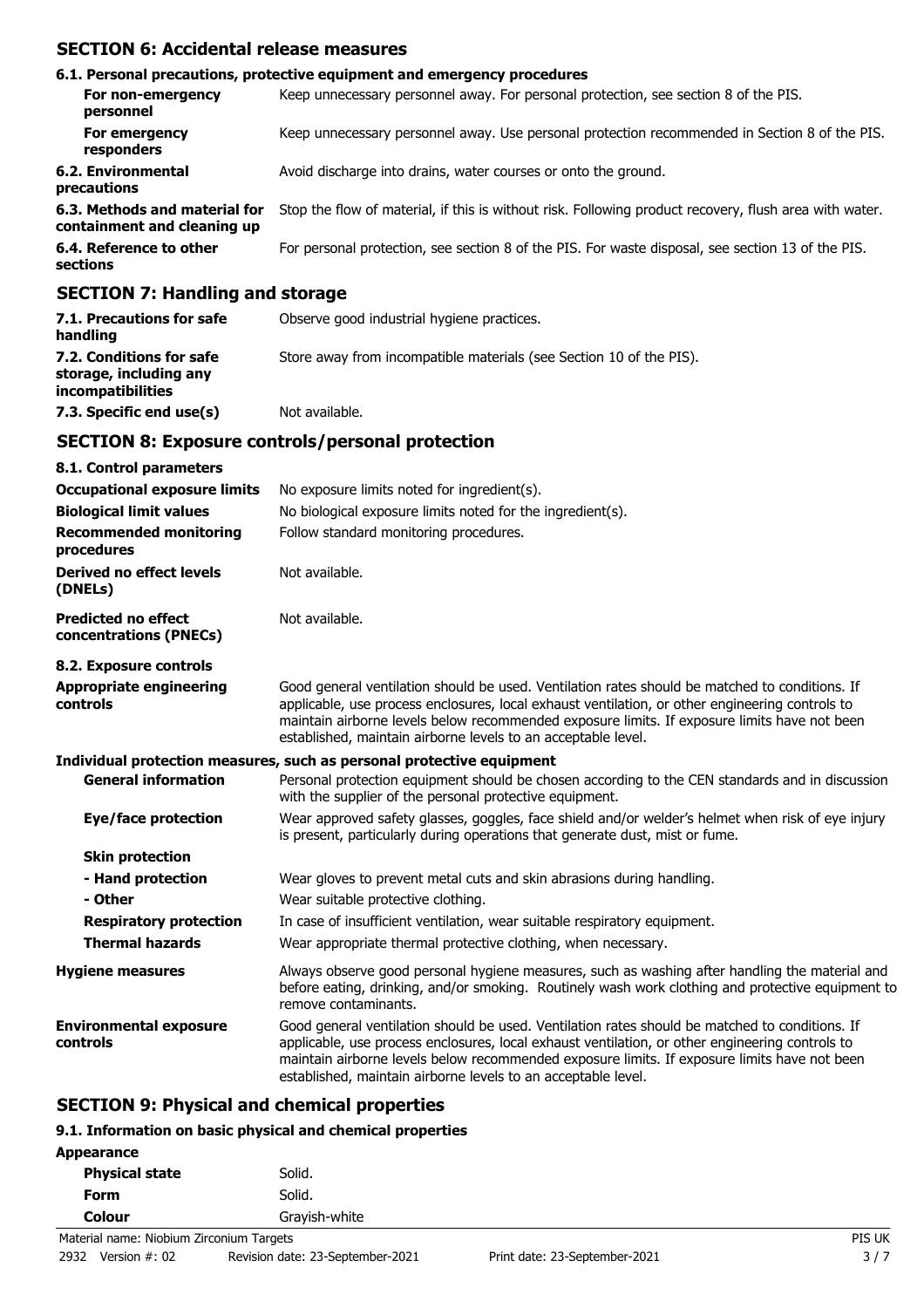| <b>Odour</b>                                         | None.                                                     |
|------------------------------------------------------|-----------------------------------------------------------|
| <b>Odour threshold</b>                               | Not applicable.                                           |
| pH                                                   | Not applicable.                                           |
| <b>Melting point/freezing point</b>                  | 1857 °C (3374.6 °F) estimated / Not applicable.           |
| Initial boiling point and<br>boiling range           | Not applicable.                                           |
| <b>Flash point</b>                                   | Not applicable.                                           |
| <b>Evaporation rate</b>                              | Not applicable.                                           |
| <b>Flammability (solid, gas)</b>                     | None known.                                               |
| Upper/lower flammability or explosive limits         |                                                           |
| <b>Flammability limit - lower</b><br>(%)             | Not applicable.                                           |
| <b>Flammability limit - lower</b><br>(%) temperature | Not applicable.                                           |
| <b>Flammability limit -</b><br>upper (%)             | Not applicable.                                           |
| <b>Flammability limit -</b><br>upper (%) temperature | Not applicable.                                           |
| <b>Explosive limit - lower (</b><br>%)               | Not applicable.                                           |
| <b>Explosive limit - lower (</b><br>%) temperature   | Not applicable.                                           |
| <b>Explosive limit - upper</b><br>(%)                | Not applicable.                                           |
| <b>Explosive limit - upper (</b><br>%) temperature   | Not applicable.                                           |
| <b>Vapour pressure</b>                               | Not applicable.                                           |
| <b>Vapour density</b>                                | Not applicable.                                           |
| <b>Relative density</b>                              | Not applicable.                                           |
| Solubility(ies)                                      |                                                           |
| Solubility (water)                                   | Insoluble.                                                |
| <b>Partition coefficient</b><br>(n-octanol/water)    | Not applicable.                                           |
| <b>Auto-ignition temperature</b>                     | Not applicable.                                           |
| <b>Decomposition temperature</b>                     | Not applicable.                                           |
| <b>Viscosity</b>                                     | Not applicable.                                           |
| <b>Explosive properties</b>                          | Not explosive.                                            |
| <b>Oxidising properties</b>                          | Not oxidising.                                            |
| 9.2. Other information                               |                                                           |
| <b>Density</b>                                       | Not applicable.                                           |
| <b>SECTION 10: Stability and reactivity</b>          |                                                           |
| 10.1. Reactivity                                     | The product is stable and non-reactive under normal condi |

| CECTION 44. Taxicalceleal information       |                                                                                               |
|---------------------------------------------|-----------------------------------------------------------------------------------------------|
| 10.6. Hazardous<br>decomposition products   | No hazardous decomposition products are known.                                                |
| 10.5. Incompatible materials                | Strong oxidising agents.                                                                      |
| 10.4. Conditions to avoid                   | Contact with incompatible materials.                                                          |
| 10.3. Possibility of hazardous<br>reactions | No dangerous reaction known under conditions of normal use.                                   |
| 10.2. Chemical stability                    | Material is stable under normal conditions.                                                   |
| 10.1. Reactivity                            | The product is stable and non-reactive under normal conditions of use, storage and transport. |

## **SECTION 11: Toxicological information**

| <b>General information</b>               | Occupational exposure to the substance or mixture may cause adverse effects. |
|------------------------------------------|------------------------------------------------------------------------------|
| Information on likely routes of exposure |                                                                              |
| <b>Inhalation</b>                        | No adverse effects due to inhalation are expected.                           |
| <b>Skin contact</b>                      | No adverse effects due to skin contact are expected.                         |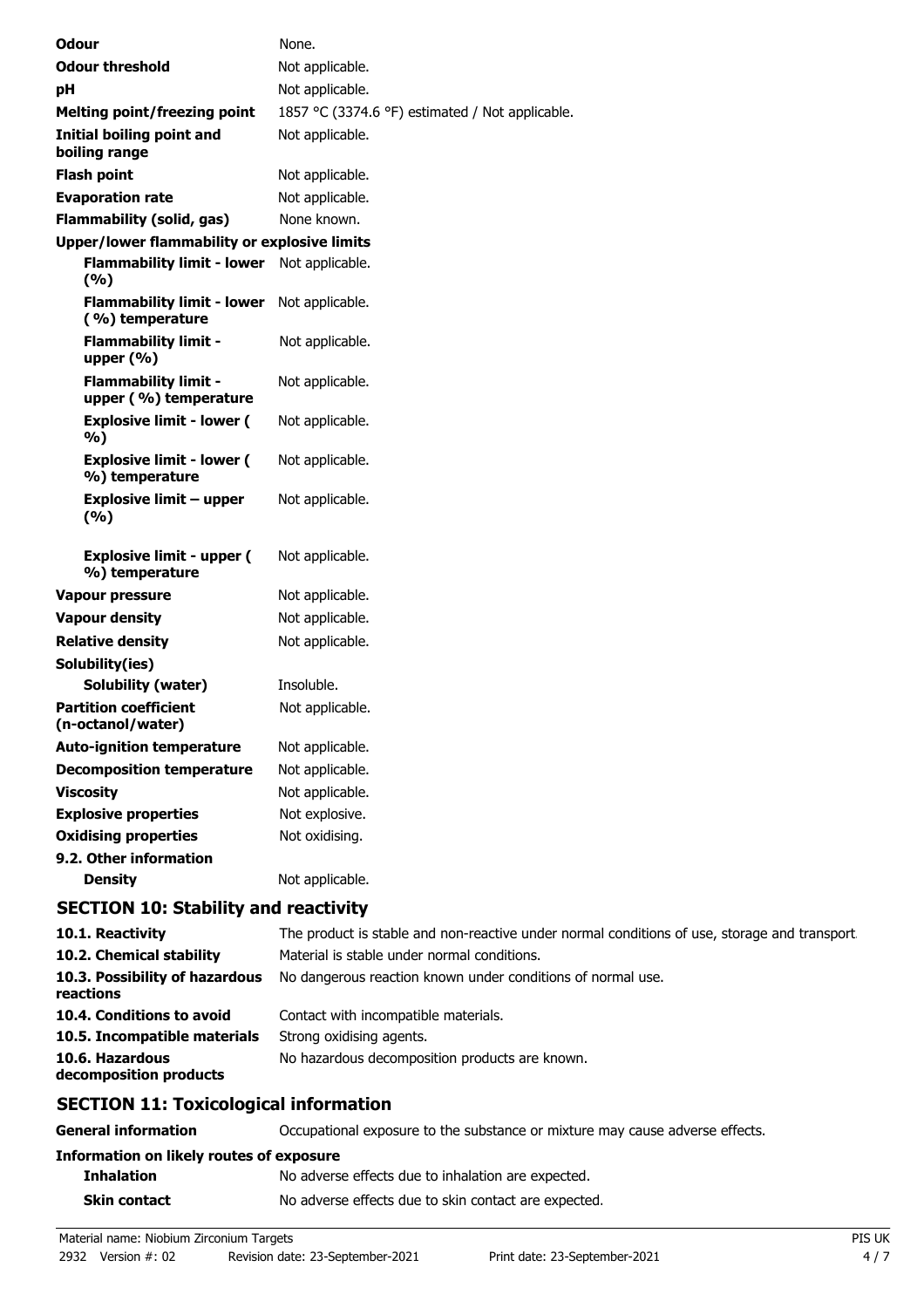| Eye contact                                                | Not relevant, due to the form of the product. |
|------------------------------------------------------------|-----------------------------------------------|
| <b>Ingestion</b>                                           | Expected to be a low ingestion hazard.        |
| <b>Symptoms</b>                                            | None known.                                   |
| 11.1. Information on toxicological effects                 |                                               |
| <b>Acute toxicity</b>                                      | None known.                                   |
| <b>Skin corrosion/irritation</b>                           | Not likely, due to the form of the product.   |
| Serious eye damage/eye<br>irritation                       | Not likely, due to the form of the product.   |
| <b>Respiratory sensitisation</b>                           | Not a respiratory sensitizer.                 |
| <b>Skin sensitisation</b>                                  | Not a skin sensitiser.                        |
| <b>Germ cell mutagenicity</b>                              | Not classified.                               |
| Carcinogenicity                                            | Not classified.                               |
| <b>Reproductive toxicity</b>                               | Not classified.                               |
| <b>Specific target organ toxicity</b><br>- single exposure | Not classified.                               |
| Specific target organ toxicity<br>- repeated exposure      | Not classified.                               |
| <b>Aspiration hazard</b>                                   | Not an aspiration hazard.                     |
| Mixture versus substance<br>information                    | No information available.                     |
| <b>Other information</b>                                   | Not available.                                |

# **SECTION 12: Ecological information**

| 12.1. Toxicity                                            | The product is not classified as environmentally hazardous. However, this does not exclude the<br>possibility that large or frequent spills can have a harmful or damaging effect on the environment. |
|-----------------------------------------------------------|-------------------------------------------------------------------------------------------------------------------------------------------------------------------------------------------------------|
| 12.2. Persistence and<br>degradability                    | No data is available on the degradability of any ingredients in the mixture.                                                                                                                          |
| 12.3. Bioaccumulative<br>potential                        | No data available.                                                                                                                                                                                    |
| <b>Partition coefficient</b><br>n-octanol/water (log Kow) | Not available.                                                                                                                                                                                        |
| <b>Bioconcentration factor (BCF)</b>                      | Not available.                                                                                                                                                                                        |
| 12.4. Mobility in soil                                    | No data available.                                                                                                                                                                                    |
| 12.5. Results of PBT and<br>vPvB assessment               | Not a PBT or vPvB substance or mixture.                                                                                                                                                               |
| 12.6. Other adverse effects                               | No other adverse environmental effects (e.g. ozone depletion, photochemical ozone creation<br>potential, endocrine disruption, global warming potential) are expected from this component.            |

# **SECTION 13: Disposal considerations**

#### **13.1. Waste treatment methods**

| <b>Residual waste</b>                  | Dispose of in accordance with local regulations. Empty containers or liners may retain some product<br>residues. This material and its container must be disposed of in a safe manner (see: Disposal<br>instructions). |
|----------------------------------------|------------------------------------------------------------------------------------------------------------------------------------------------------------------------------------------------------------------------|
| <b>Contaminated packaging</b>          | Since emptied containers may retain product residue, follow label warnings even after container is<br>emptied. Empty containers should be taken to an approved waste handling site for recycling or<br>disposal.       |
| <b>EU waste code</b>                   | The Waste code should be assigned in discussion between the user, the producer and the waste<br>disposal company.                                                                                                      |
| <b>Disposal</b><br>methods/information | Collect and reclaim or dispose in sealed containers at licensed waste disposal site.                                                                                                                                   |
| <b>Special precautions</b>             | Dispose in accordance with all applicable regulations.                                                                                                                                                                 |

# **SECTION 14: Transport information**

### **ADR**

14.1. - 14.6.: Not regulated as dangerous goods.

### **RID**

14.1. - 14.6.: Not regulated as dangerous goods.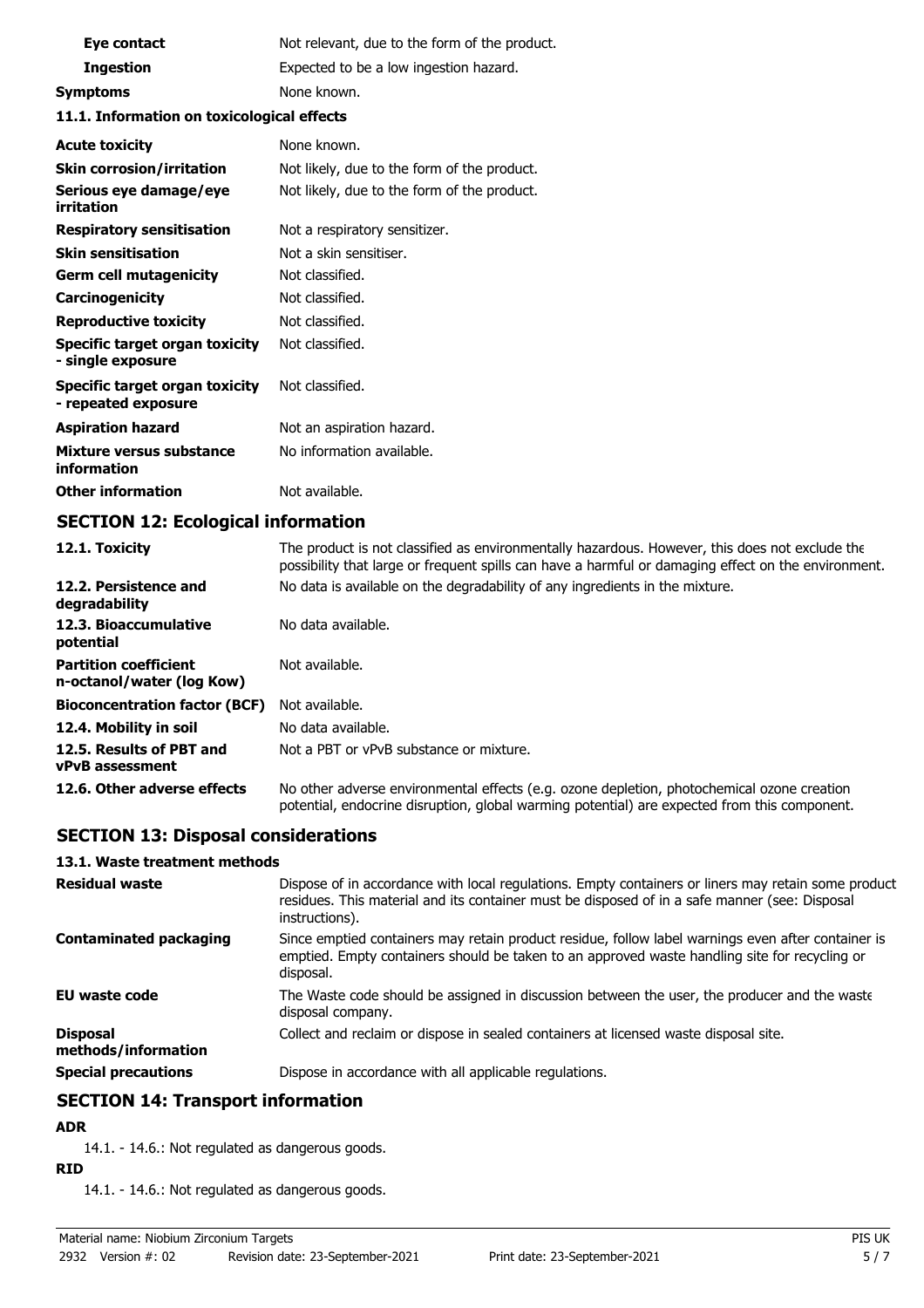### **ADN**

14.1. - 14.6.: Not regulated as dangerous goods.

**IATA**

14.1. - 14.6.: Not regulated as dangerous goods.

### **IMDG**

14.1. - 14.6.: Not regulated as dangerous goods.

# **SECTION 15: Regulatory information**

#### **15.1. Safety, health and environmental regulations/legislation specific for the substance or mixture**

#### **EU regulations**

**Regulation (EC) No. 1005/2009 on substances that deplete the ozone layer, Annex I and II, as amended** Not listed.

**Regulation (EU) 2019/1021 On persistent organic pollutants (recast), as amended**

Not listed.

**Regulation (EU) No. 649/2012 concerning the export and import of dangerous chemicals, Annex I, Part 1 as amended**

Not listed.

**Regulation (EU) No. 649/2012 concerning the export and import of dangerous chemicals, Annex I, Part 2 as amended**

Not listed.

**Regulation (EU) No. 649/2012 concerning the export and import of dangerous chemicals, Annex I, Part 3 as amended**

Not listed.

**Regulation (EU) No. 649/2012 concerning the export and import of dangerous chemicals, Annex V as amended** Not listed.

**Regulation (EC) No. 166/2006 Annex II Pollutant Release and Transfer Registry, as amended** Not listed.

**Regulation (EC) No. 1907/2006, REACH Article 59(10) Candidate List as currently published by ECHA** Not listed.

#### **Authorisations**

**Regulation (EC) No. 1907/2006, REACH Annex XIV Substances subject to authorization, as amended** Not listed.

#### **Restrictions on use**

**Regulation (EC) No. 1907/2006, REACH Annex XVII Substances subject to restriction on marketing and use as amended**

Not listed.

**Directive 2004/37/EC: on the protection of workers from the risks related to exposure to carcinogens and mutagens at work, as amended.**

Not listed.

#### **Other EU regulations**

|                                     | Directive 2012/18/EU on major accident hazards involving dangerous substances, as amended                           |
|-------------------------------------|---------------------------------------------------------------------------------------------------------------------|
| Not listed.                         |                                                                                                                     |
| <b>Other regulations</b>            | The product is classified and labelled in accordance with Regulation (EC) 1272/2008 (CLP<br>Regulation) as amended. |
| <b>National regulations</b>         | Follow national regulation for work with chemical agents in accordance with Directive 98/24/EC, as<br>amended.      |
| 15.2. Chemical safety<br>assessment | No Chemical Safety Assessment has been carried out.                                                                 |

## **SECTION 16: Other information**

| <b>List of abbreviations</b>                                                           | Not available.                                                                                                                             |
|----------------------------------------------------------------------------------------|--------------------------------------------------------------------------------------------------------------------------------------------|
| <b>References</b>                                                                      | Not available.                                                                                                                             |
| <b>Information on evaluation</b><br>method leading to the<br>classification of mixture | The classification for health and environmental hazards is derived by a combination of calculation<br>methods and test data, if available. |
| <b>Training information</b>                                                            | Follow training instructions when handling this material.                                                                                  |